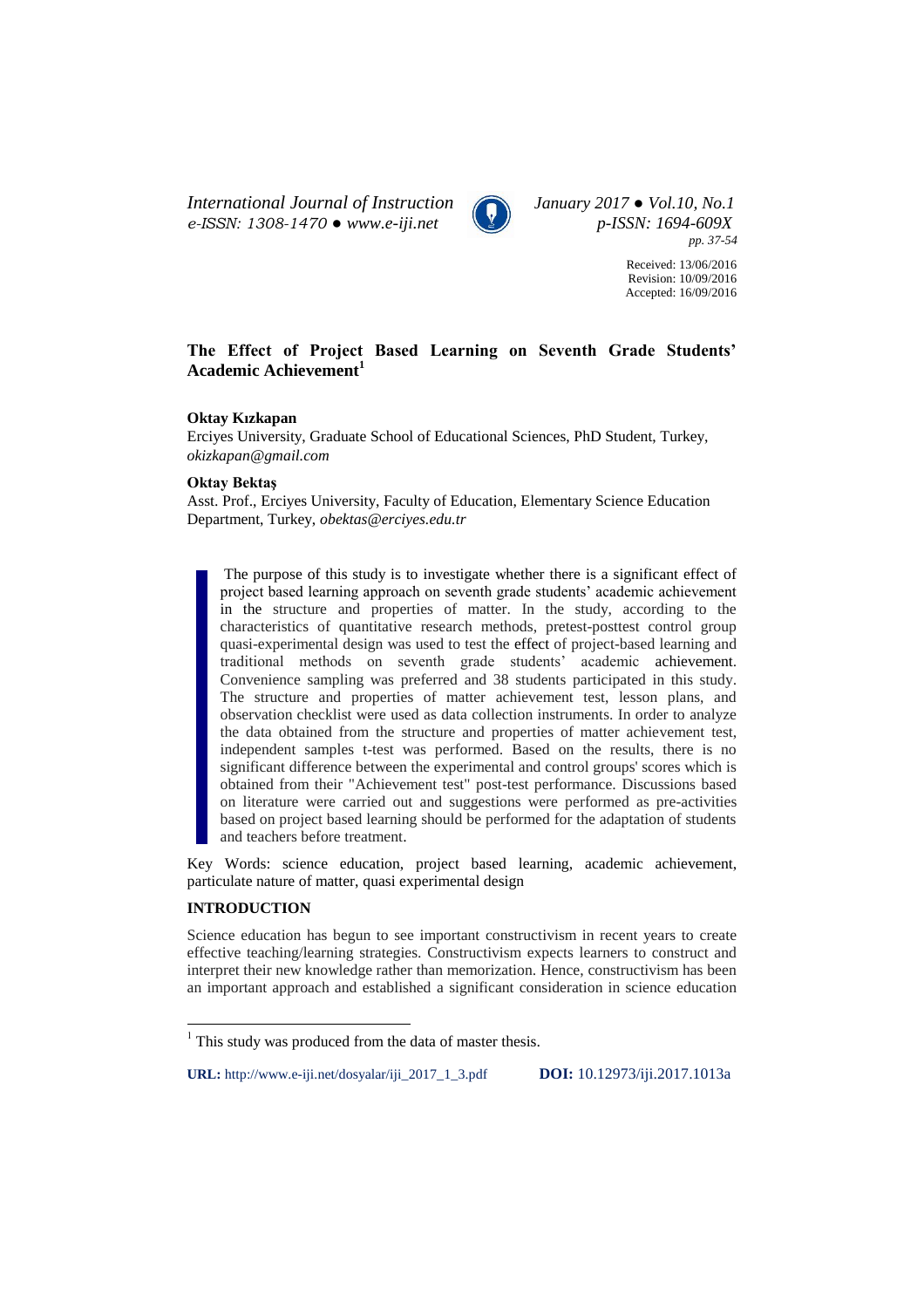in recent years (Matthews, 1993; Taber, 2008). Constructivist teaching strategies have been started to be used in science classes since students are tried to be active in the class. Researchers have asserted that these strategies remove students' misconceptions and promote meaningful learning (Liang & Gabel, 2005). There are many constructivist teaching strategies used in the science classes such as project based learning (Filippatou & Kaldi, 2010), 5E learning cycle model (Cavallo, McNeely, & Marek, 2003), and inquiry based approaches (Alozie, Moje, & Krajcik, 2010).

Project Based Learning (PBL) is one of the constructivist teaching strategies and is getting more and more common in science education (Frank & Barzilai, 2004). PBL enables students to solve the problems by active participation (Doppelt, 2003; Krajcik, Blumenfeld, Marx, & Soloway, 1994). In PBL, students work collaboratively with others and reflect on what have been learned. Moreover, students can become active in search and decision making processes by improving their practical thinking skills (Harris, 2002; McGrath, 2002; Solomon, 2003). In addition, PBL develops scientific process skills of students. Hence, students who advanced the scientific process skills produce solutions to their scientific problems by asking questions, discussing ideas, making observations and predictions, doing experiments, collecting and analyzing data, and drawing conclusions (Blumenfeld, Soloway, Marx, Krajcik, Guzdial, & Palincsar, 1991; Westwood, 2006). In fact, in PBL, students collaborate with each other and take their responsibilities as members of a team. Besides, students recognize similarities between what they are learning and what is going on outside the school (Preuss, 2002). Moreover, PBL improves students' metacognitive skills, thus; they make successful plans, and evaluate their solutions (Blumenfeld et al., 1991). Finally, PBL contributes to students' academic achievement by creating a more equal learning environment (Solomon, 2003).

PBL does not have a rigid lesson plan and students determine spectacular path for their learning objectives. Thus, PBL allows students to investigate deeply (Helm & Katz, 2011). Project works are assigned to individual or to group of students. Then, project work starts with the selection of a particular topic by the learners with the scaffolding of the teacher. The topic is generally a problem that can be solved by the student with an experiment or observation (Bell, 2010). Project works bring opportunities for students to promote their achievement. Moreover, these works enable students to work together in a real- world environment by collaborating on a task (Baş, 2011). Each individual or group starts to investigate the information about the particular topic. Thus, students offer a suggestion to solve the problem; this suggestion is named as 'Project Plan' in the school. Then, each individual or group collects necessary information and document to prove or support his/her topic. They conduct experiments, make observation, collect and interpret data and record the results. At the end, each group writes a report and presents their studies in the classroom. Presented projects are discussed and evaluated by whole students and the teacher (Frank & Barzilai, 2004; Herron, Magomo & Gossard, 2008; Solomon, 2003; Thomas, 2000; Wolk, 2001).

Students must obey some rules while conducting project work. First, they have to define the borders of the study clearly. Second, each group member has to take responsibility in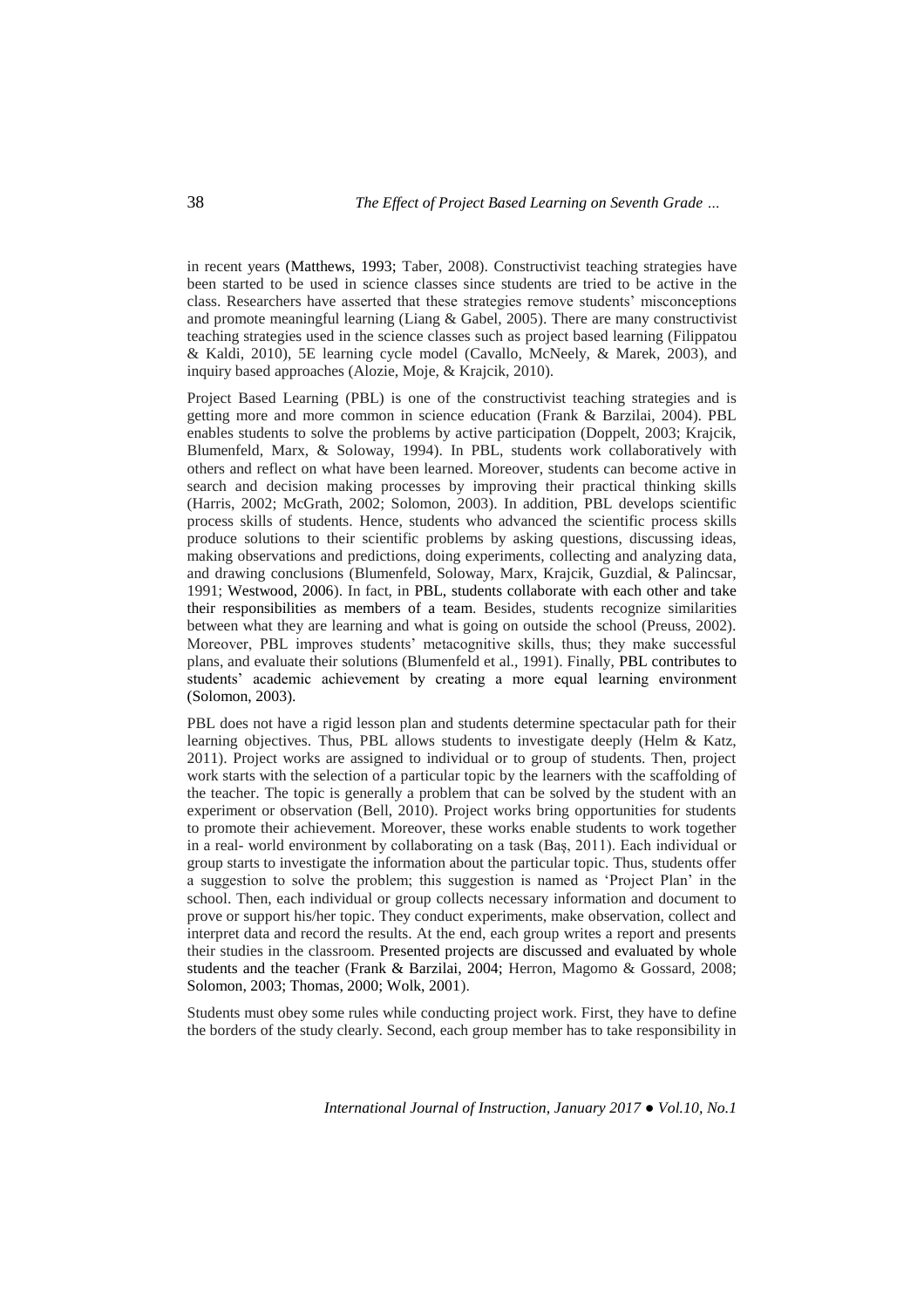the study. Third, the duration of the study should be determined correctly. Finally, the applicability of the project plan should be considered (Korkmaz & Kaptan, 2001).

As mentioned above, although PBL has some advantages in students' meaningful learning, it has certain disadvantages on this issue (Korkmaz & Kaptan, 2002; Thomas, 2000). For instance, unless the borders of the study are well defined, meaningful learning does not occur. Moreover, students might spend a lot of time for learning. In addition, if students do not make a plan effectively, they might increase their load.

Although there have been some disadvantages on the application of PBL in science classrooms, as mentioned before, the studies investigating the effects of PBL on science achievement are increasing. Based on the literature review, there can be seen many studies investigating the effect of PBL on science achievement (Araz & Sungur, 2007; Ayan, 2012; Filippatou & Kaldi, 2010; Lee & Tsai, 2004; Frank & Barzilai, 2004; Yalçın, Turgut & Büyükkasap, 2009). Ayan (2012) found that there was no significant difference between the achievement test post-test scores of experiment and control groups in the unit of light at fifth grade level. However, Yalçın, Turgut and Büyükkasap (2009) found that there was a significant difference between the electric unit post-test scores of control and experimental groups in the favor of experimental group.

Although there have been considerable research studies investigating the effectiveness of PBL on science achievement, there are limited studies investigating the effectiveness of PBL on chemistry concepts such as particulate nature of matter (e.g. Barak, & Dori, 2005). Therefore, this study will provide a valuable contribution to the chemistry education literature in terms of the application of PBL on chemistry concept. Furthermore, the present study is very important for three reasons. First; it aims to determine the positive and negative conditions during the application of PBL on the structure and properties of matter. Second, it aims to provide an active participation of students and promote meaningful and long-lasting learning of students on this topic. Third, students fail to transfer their learning to daily life in science. Therefore, in this study, it is aimed to make a contribution to students' academic achievement by improving students higher order skills such as critical thinking, planning, problem solving and creativity. In the light of all these reasons, the research question of the study is presented as follows:

"What is the effect of PBL as compared to traditional instruction on seventh grade students' academic achievement in the structure and properties of matter?"

## **METHOD**

The present study examined the effect of an independent variable (Teaching method) on a dependent variable (Academic achievement). Thus, quasi-experimental design, which is one of the quantitative research methods, was used to test the effect of PBL.

### **Population and Sample**

In this study, accessible population was the seventh grade students in Incesu which is one of the provinces in Kayseri. In order to be able to make the generalization, number of seventh grade students in accessible population was searched and 392 seventh grade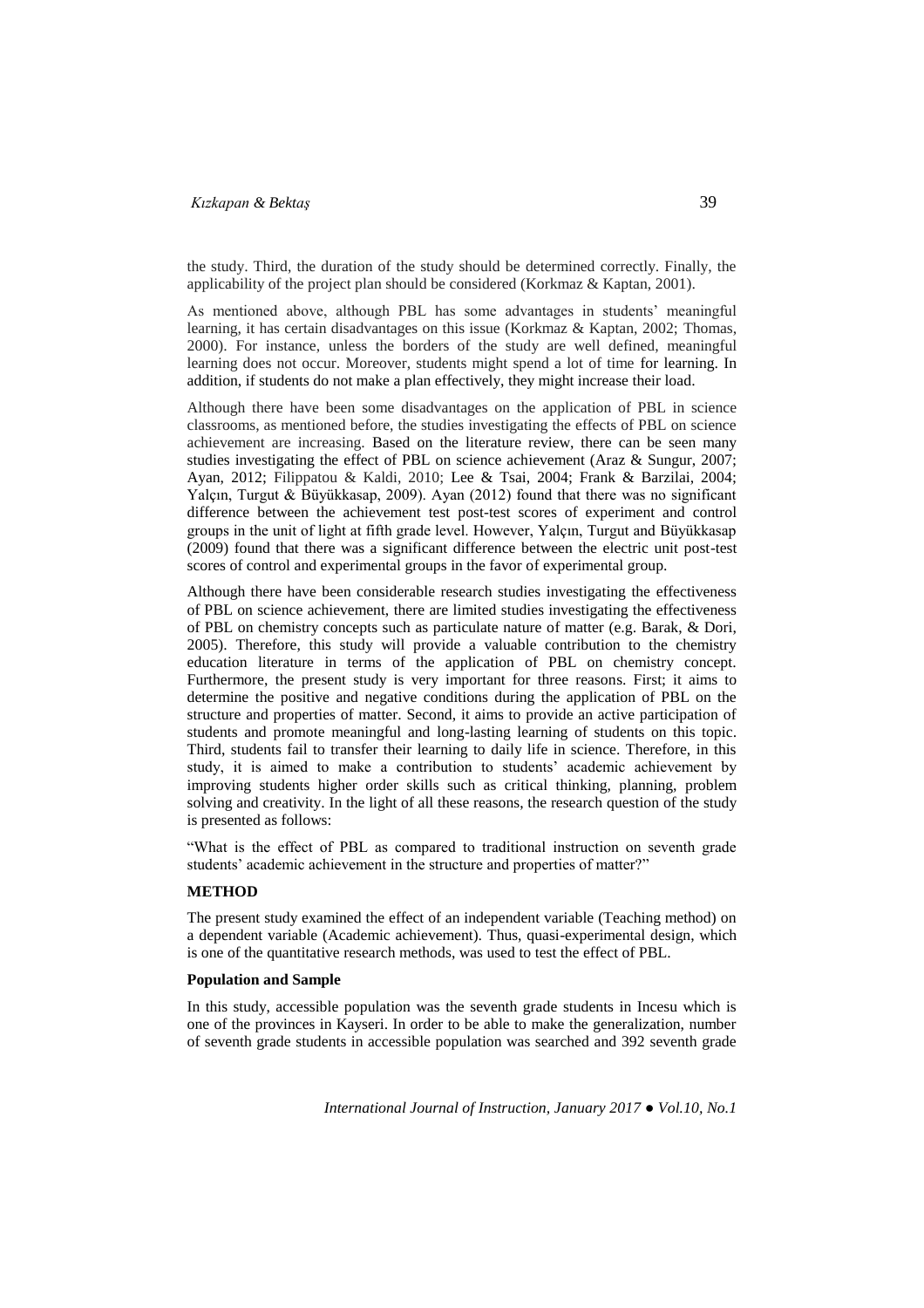students were determined in this province. Sample was chosen according to convenience sampling approach since the random assignment of participants into the groups cannot execute in the quasi- experimental design. Hence, previously formed groups were assigned as a control and experimental group (Fraenkel & Wallen, 1996). Moreover, 10% of accessible population (39.2) was considered in order to ensure external validity and at least 40 students was tried to be included in the present study. However, the region was the rural and some students could not continue due to unfavorable weather conditions. Thus, the sample of the present study was composed of 38 students in a secondary school. Eighteen of them were in the experimental group and twenty of them were in the control group. Samples were assigned randomly to these groups. Students' of 2014-2015 first-term science grades were considered while forming the groups. Although the averages are close to each other, the class whose average science grade is higher was defined as control group and the other class was assigned as the experimental group.

All students were in the age range of 13-14. Ten of the 18 students in the experimental group were female and eight of them were male. In the same way, in the control group, eight of 20 students were male and 12 of them were female. Therefore, numbers, gender and science grades of the students were considered to ensure the equalization of the groups. Also, equality of the groups was determined using the statistical analysis.

#### **Data Collection Instruments**

Table 1

#### *The Structure and Properties of Matter Achievement Test (SPMAT)*

In order to form an achievement test, firstly; the objectives of the structure and properties of matter unit were determined. Then, literature was reviewed to measure each objective and question pool was created (Aslan, 2010; Kabapınar & Adik, 2005; Onwu & Randall, 2006; Ürek & Tarhan, 2005). After then, 26 questions were determined from this pool to measure the objectives. After determining questions of the SPMAT, two science educators examined the questions to ensure the content validity.

To conduct the pilot study, the SPMAT was administered to 186 students who previously studied the structure and properties of matter unit. Item difficulty index and item discrimination index for all questions were also calculated considering the results of the pilot study. As a result, it was seen that the questions in the SPMAT were strong and distinctive (Crocker, & Algina, 1986).

| <b>Ouestion</b> | Dif. Index | Disc. Index | <b>Ouestion</b> | Dif. Index | Disc. Index |
|-----------------|------------|-------------|-----------------|------------|-------------|
|                 | 0.77       | 0.22        | 14              | 0.36       | 0.40        |
|                 | 0.65       | 0.62        | 15              | 0.40       | 0.60        |
|                 | 0.62       | 0.64        | 16              | 0.48       | 0.80        |
|                 | 0.50       | 0.36        | 17              | 0.51       | 0.62        |
|                 | 0.51       | 0.66        | 18              | 0.52       | 0.76        |
| 6               | 0.39       | 0.30        | 19              | 0.64       | 0.68        |

 $f$  item difficulty and item discrimination for the questions of SPMAT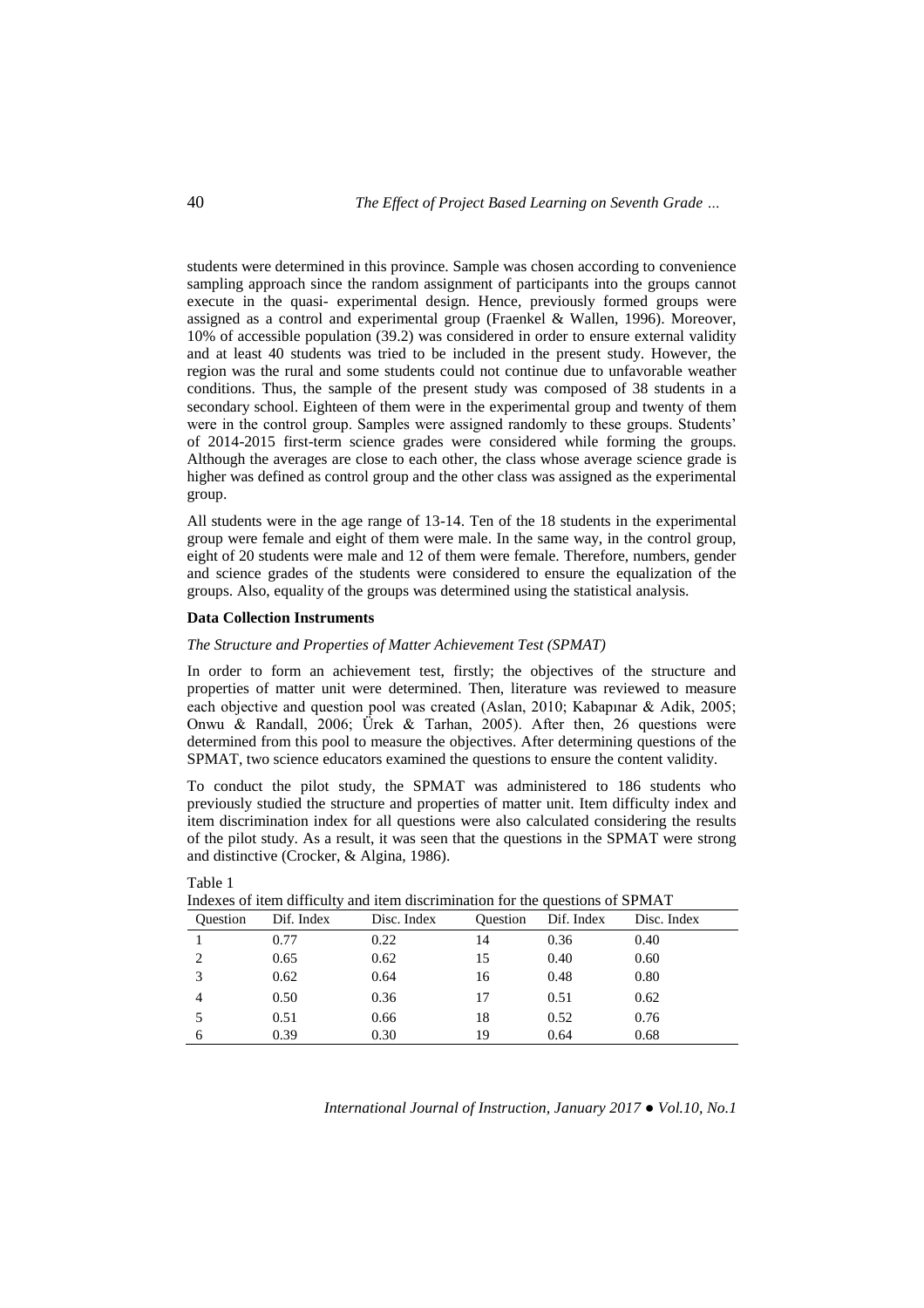| 7  | 0.53 | 0.58 | 20 | 0.53 | 0.74 |  |
|----|------|------|----|------|------|--|
| 8  | 0.43 | 0.42 | 21 | 0.60 | 0.56 |  |
| 9  | 0.45 | 0.34 | 22 | 0.32 | 0.40 |  |
| 10 | 0.50 | 0.80 | 23 | 0.62 | 0.72 |  |
| 11 | 0.54 | 0.80 | 24 | 0.57 | 0.62 |  |
| 12 | 0.57 | 0.78 | 25 | 0.49 | 0.46 |  |
| 13 | 0.37 | 0.46 | 26 | 0.42 | 0.44 |  |

Exploratory factor analysis (EFA) was conducted to ensure the construct validity based on the results of pilot study. KMO value was calculated as .823. KMO value supports the hypothesis that sample size and acquired data was adequate for the EFA (Tabachnick, & Fidell, 2013). Based on EFA, there were two factors in the SPMAT which are "Atomic structure" and "From atom to ion". Table 2 shows the rotated component matrix for the EFA of SPMAT.

Seventeen of the questions in the SPMAT were included under the factor of "atomic structure" and nine questions were involved in the factor of "from atom to ion". One sample question for each factor were presented as follows (Question 1 is belonging to the factor of "atomic structure", question 2 is belonging to the factor of "from atom to ion"):

1- Which of the following shapes is the representative model of Phosphorus  $(P_{15})$ whose proton number is 15? (Note: Pictures are the representations of Bohr atomic model)



2- Proton and electron numbers of the particles K, L, M and N are given in the table below. According to information given, which of the particles are ions?

| Particle<br>Number of protons |     |    | Number of electrons                                        |  |  |
|-------------------------------|-----|----|------------------------------------------------------------|--|--|
|                               | 20. |    |                                                            |  |  |
|                               |     | 16 |                                                            |  |  |
| M                             |     |    |                                                            |  |  |
| -N                            |     |    |                                                            |  |  |
|                               |     |    | A) K and L, B) K, M and N, C) K, L and M, D) K, L, M and N |  |  |

After the validity studies, Kuder- Richardson-20 reliability coefficient was calculated based on SPSS analysis. Table 2 indicates the reliability coefficient of SPMAT.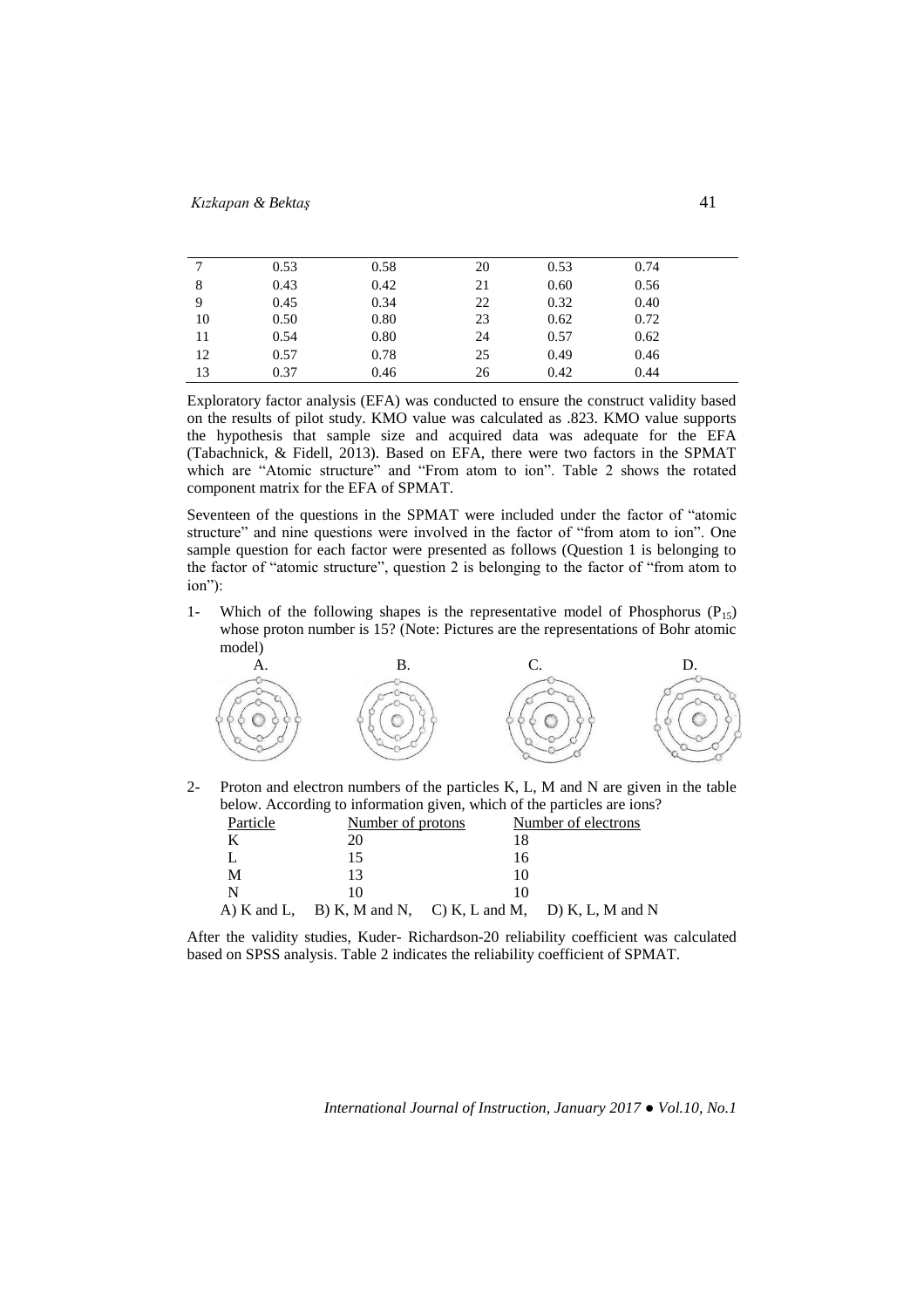| Table 2                                     |  |
|---------------------------------------------|--|
| KR-20 Reliability coefficient for the SPMAT |  |

| Alpha | Standardized item alpha | Number of items |
|-------|-------------------------|-----------------|
| 849   |                         |                 |

As can be seen from Table 2, KR-20 value of the SPMAT was calculated as .853. KR-20 value is accepted as reliable if it is .70 and above (Tabachnick, & Fidell, 2013). As a result, the scores of students on the SPMAT can be considered as reliable.

### *Lesson Plans*

In order to form the lesson plans based on PBL and traditional instruction, a literature review was conducted (e.g. Filippatou & Kaldi, 2010; Frank & Barzilai, 2004). All objectives were placed on these lesson plans to ensure the equality. Lesson plan based on PBL included seven steps. These were the determination of the topics, organization of the groups, planning the project, application of the project, planning the presentation, making the presentation, and the evaluation. Sample lesson plan based on PBL considering the first step was presented as follows:

After completing the course; students would be able to define the atoms as bounded atoms if they were touching each other, would infer that atoms are composed of smaller particles based on the electrification event, and would show the atomic nucleus, basic particles of the nucleus and the electrons on a representative model.

In the first two course hours, following the two activities were conducted in the classroom by the students with the help of the teacher. Then, students argued about their own projects. Later, in the self-evaluation part, some questions were given to the students as a hand-out. In the same way, students were given another hand out for the 'let's Check Our Mind' activity to draw the atomic model in their mind (After the activities, draw the atomic model in your mind on the papers given).

The objective of the first activity was that students would be able to infer that atoms are composed of smaller particles based on electrification event. The apparatus of this activity were plastic pen, wool, balloon, and a piece of paper. In the process of this activity, students cut the paper into little pieces, rubbed the pen, the balloon and the wool, and brought pen and balloon closer to the paper pieces.

The objective of the second activity was that student would be able to show the atomic nucleus, basic particles of the nucleus, and the electrons on a representative model. The apparatus of this activity were 11 pieces of green ball, 11 pieces of red ball, 11 pieces of yellow ball, one big bowl and one orange. In this activity, firstly, students formed the groups consisting of four or five students. Secondly, they put the yellow and red balls into the bowl. Thirdly, they formed a cycle around the bowl with the green balls. Fourthly, they drew the shape on their notebooks. (Activity was conducted as a group but the drawings were done by all the students). Fifthly, they peeled the orange as a whole and finally, examined the shape and drew the shape on their notebooks.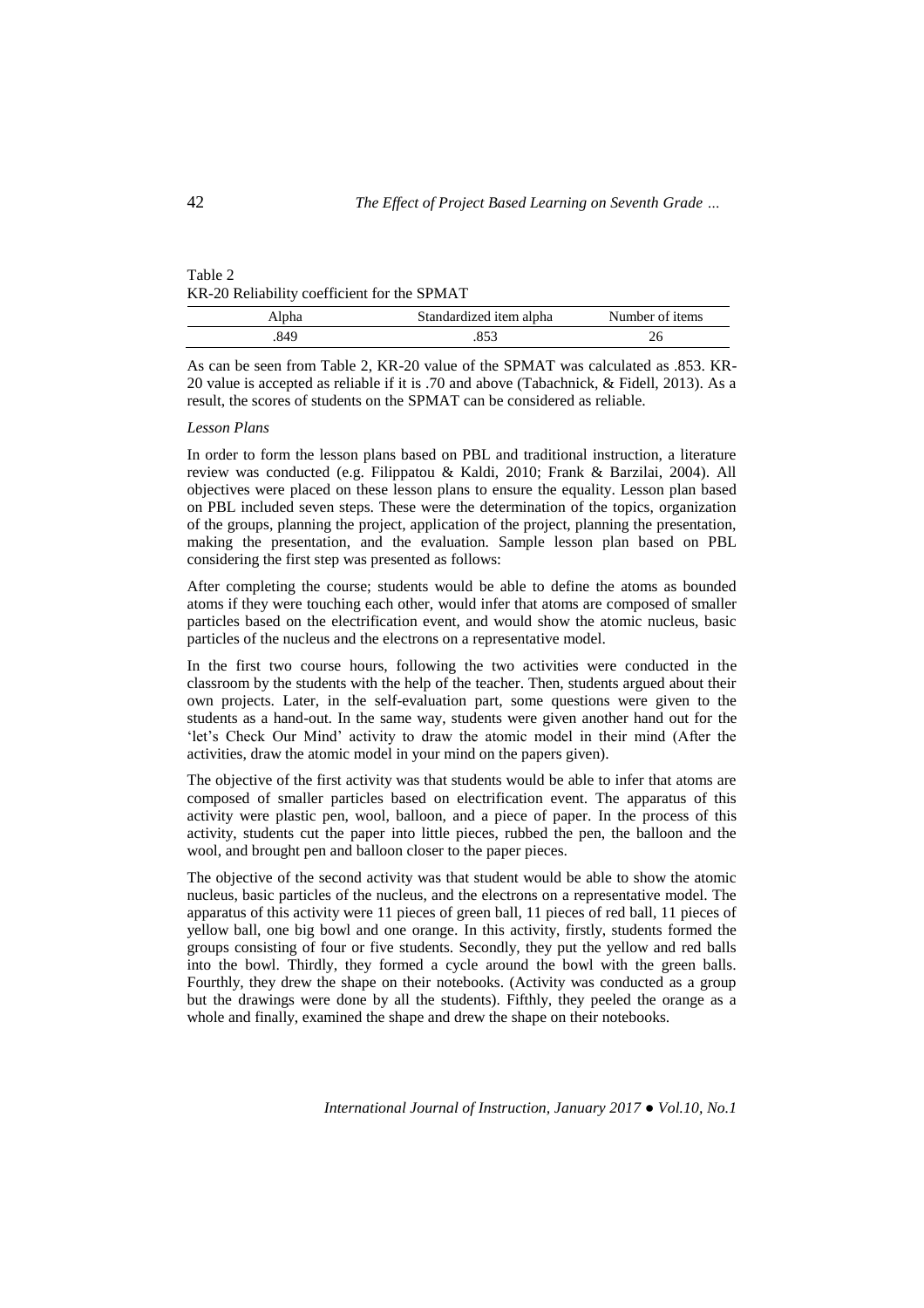At the end of the activities, students executed self- evaluation. They also discussed with each other and their teacher. They discussed what they observed during the first activity and explained their ideas on why the pen and the balloon attracted the paper pieces. They also discussed the force keeping the pen and the paper pieces together and atoms were held by such a force. They also discussed the answers of the questions "What do the materials in the second activity represent?" and "Do you think there is a relation between the forces keeping the balloon and the pen with the paper pieces and the force keeping the particles of an atom together?"

## *Classroom Observation Checklist*

Treatment process in the present study was executed by one of the researchers since this researcher was the teacher of the students in these groups. In order to minimize this implementation threat to internal validity, observations were carried out throughout the study. Hence, treatment verification was provided.

An observation checklist was used to eliminate the treat that may cause due to the bias of the researcher. A science teacher from another secondary school observed the classes for four weeks in each group and evaluated the researcher according to the observation checklist. The observation checklist used in the present study was taken from the study of Bektaş and Taber (2009). There were 21 items in this observation checklist and eight of them were mutual for the PBL and traditional instruction based on regular science curriculum (e.g. Do students can ask questions during the lesson?), nine of them aim to measure the characteristic of PBL (e.g. Could students discuss with each other about the course?), and four of them measure the characteristics of traditional instruction based on regular science curriculum (e.g. Does students take notes during the instruction?). There were three alternatives (nothing, sometimes, and always) in the observation checklist.

## **Data Collection Process**

- 1. Literature review was conducted related to independent and dependent variables.
- 2. Course objectives were examined and determined.
- 3. An achievement test was developed considering the test development steps.
- 4. Pilot study was executed to develop a valid and reliable test
- 5. Lesson plans based on PBL and traditional instruction were prepared
- 6. Sample of the study were determined in a public school.
- 7. Duration of the main study was six weeks. Firstly, SPMAT was administered to the groups as a pre-test in the first week by one of the researchers on the same day.

8. Whilst PBL activities were implemented in the experimental group, the traditional instruction proposed by the regular program was performed in the control group. Treatment of the study was lasted for four weeks in two groups. There were four hour science lessons in each week. In other words, the classroom instruction of the groups was four 45-minute session per week. During the treatment, prepared lesson plans were considered in each group. The science concepts related to the structure and properties of matter was covered as a part of the regular classroom curriculum in the science course. In the experimental group, in the first two hours of each week, the teacher introduced the topic of the related week and the sample projects. In the rest two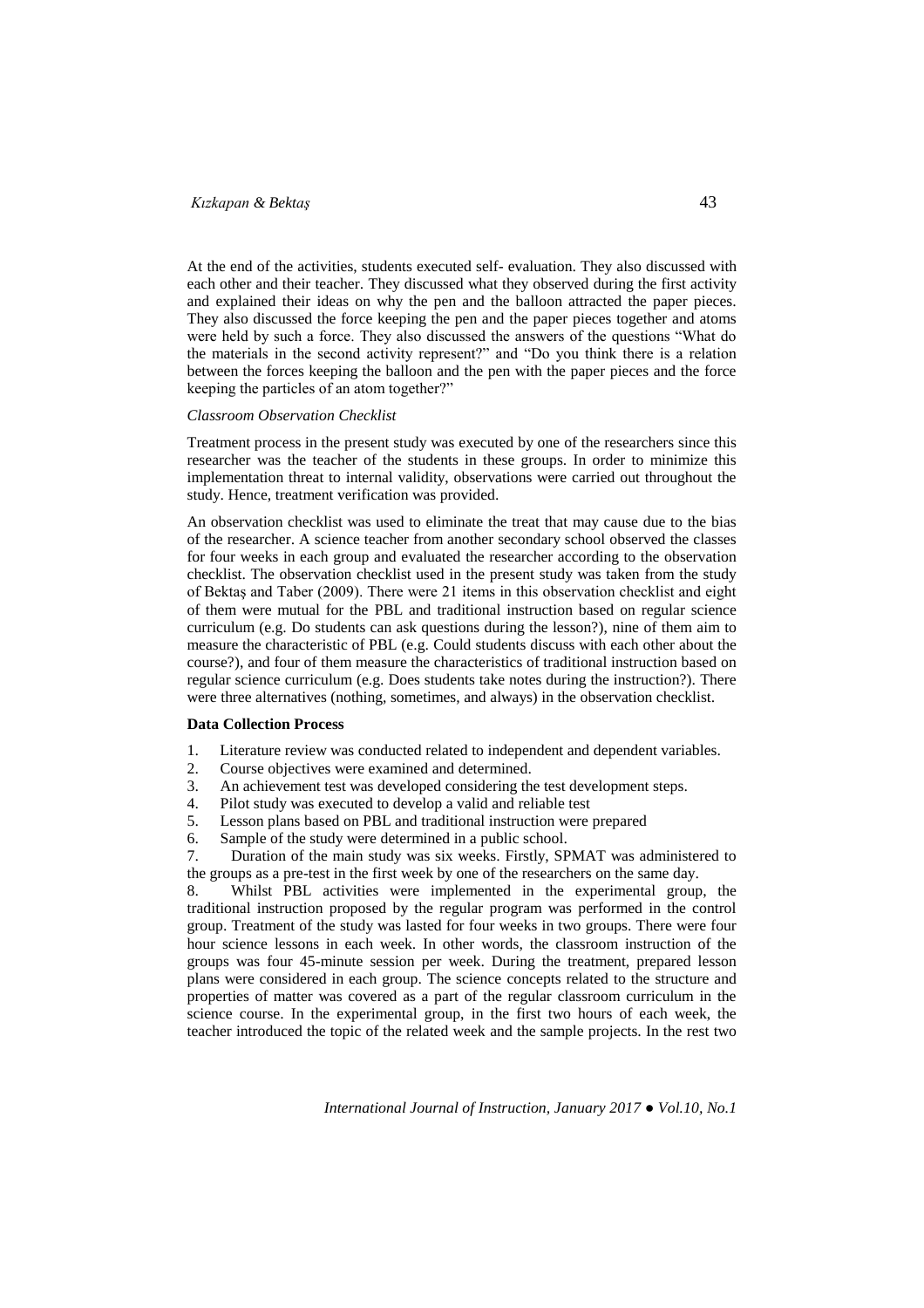hours of each week, students were assigned to prepare projects related to each week's objectives. On the other hand, in the control group, the prepared lesson plan based on the regular science curriculum was followed by the teacher for four weeks.

9. Classroom observation checklist was used to ensure treatment verification

10. At the end of the study, SPMAT was administered as a post-test in the sixth week

### **Data Analysis**

Descriptive statistics and inferential statistics were used to analyse the data of the SPMAT by using SPSS-20 package program. Normality assumption was controlled by using descriptive statistics. As for inferential statistics, independent samples t-test was used to check if the groups are equal or not in terms of their achievement in SPMAT in the beginning of the study. This test was also employed at the end of the study to see whether there was a significant difference between groups in terms of achievement in SPMAT or not.

Observation checklist was used in order to understand whether the teaching methods in both groups were implemented properly. The observer' results on this checklist were analysed statistically (Nothing=1 point, sometimes=2 points, and always=3 points). To control if the PBL was employed appropriately, the points taken from 17 items in the checklist were calculated. If the scores were between 34 and 51, then lessons in the experimental group were considered to be appropriate to the PBL steps. On the other hand, to decide whether regular science curriculum was applied properly or not, the total points taken from 12 items in the observation checklist was calculated and if the results were between 24 and 36, then lessons were considered as traditional.

### **FINDINGS**

### **Results Belong to Descriptive Statistics on SPMAT Scores**

In order to understand whether the data obtained from SPMAT showed a normal distribution or not, descriptive statistical analysis was conducted. To understand the scores of SPMAT distribute normally, firstly the mean, median, and mode values were controlled in terms of the equality. Then, skewness and kurtosis values were controlled. The skewness and kurtosis values should not be less than "-2" or more than "+2". As seen in Table 3, the scores of SPMAT for both the pre-test and the post-test distributed normally and it was decided that data belonging to the achievement test showed a normal distribution (Field, 2013; Pallant, 2013). As it can be concluded based on the descriptive statistic results, inferential statistical analysis can be used for this study. Table 3

|                    | <i>Experimental Group</i> |           | Control Group |           | Total    |           |
|--------------------|---------------------------|-----------|---------------|-----------|----------|-----------|
| <b>SPMAT</b>       | Pre-test                  | Post-test | Pre-test      | Post-test | Pre-test | Post-test |
| Number of students | 18                        | 18        | 20            | 20        | 38       | 38        |
| Missing value      |                           | 0         | 0             |           | 0        | $\Omega$  |
| Mean               | 7.33                      | 16.00     | 6.55          | 14.25     | 6.92     | 15.07     |
| Median             | 8.00                      | 16.00     | 6.00          | 14.00     | 7.00     | 14.00     |
| Mode               | 8.00                      | 17.00     | 5.00          | 14.00     | 8.00     | 14.00     |
| <b>Skewness</b>    | $-0.779$                  | $-.072$   | .210          | .741      | $-.226$  | .328      |
| Kurtosis           | .961                      | $-.722$   | $-.010$       | .698      | $-.169$  | $-.297$   |

Descriptive statistics for the pre-SPMAT and post-SPMAT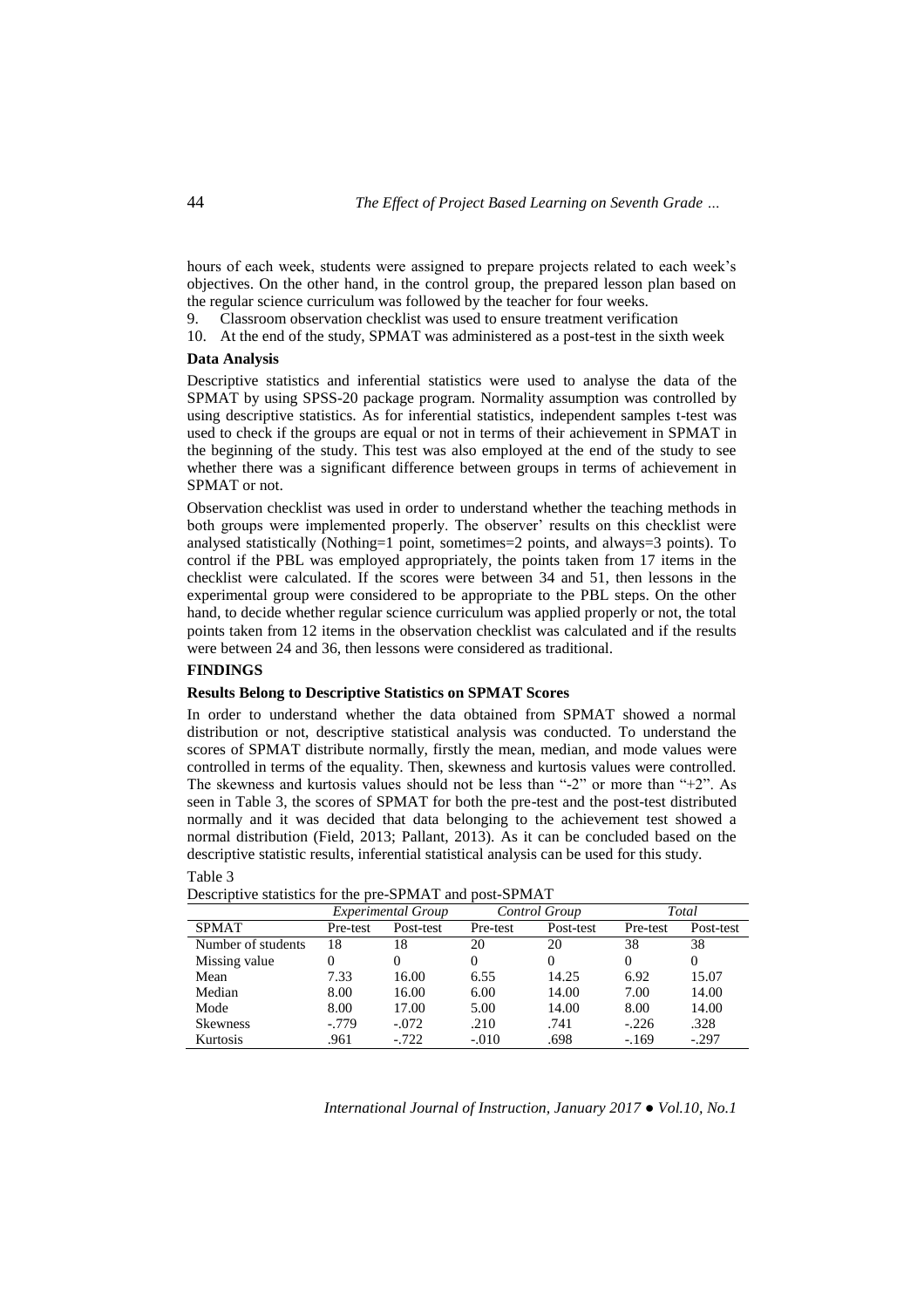## **Results Belong to Inferential Statistics on SPMAT Scores**

*Comparison of the Pre-SPMAT Scores of Experimental and Control Groups*

## Table 4

Independent sample t-test results of both groups for the Pre-SPMAT

| Equal Variances |             | Levene's Test |      |        | t-test            |  |  |
|-----------------|-------------|---------------|------|--------|-------------------|--|--|
|                 |             | F             | Sig. | df     | $Sig. (2-tailed)$ |  |  |
| Pre-SPMAT       | Assumed     | .430          | .516 | 36     | .265              |  |  |
|                 | Not assumed |               |      | 35.920 | .263              |  |  |

As can be seen from Table 4, Levene's test was not significant for the Pre-SPMAT. Thus, variances of scores for the groups were accepted as equal. There was no significant mean difference (t  $(36)$  =1.13, p>.05) between the experimental and control groups in terms of the pre-test scores of "structure and properties of matter" (SPM). In other words, groups were equal with respect to their academic achievement on the SPM at the beginning of the research. According to this result, there was no need to use the Pre-SPMAT scores as a covariate after the treatment in order to control pre-existing differences.

*Comparison of the Post-SPMAT Scores of Experimental and Control Groups*

### Table 5

Independent sample t-test results of both groups for the post-SPMAT

|            |                        |     | Levene's Test | t-test |                   |
|------------|------------------------|-----|---------------|--------|-------------------|
|            | <b>Equal Variances</b> | F   | Sig.          | df     | $Sig. (2-tailed)$ |
| Post-SPMAT | Assumed                | .00 | .986          | 36     | .270              |
|            | Not assumed            |     |               | 36.00  | .268              |

As can be seen from Table 5, Levene's test was not significant for the post-SPMAT scores (.986>.05). Therefore, variances of scores for the groups were accepted as equal. Since the variances are accepted as equal, sig2 value (Assumed) was taken into account. When this value (.270) was considered, there was no significant difference between the achievement post-scores of experimental and control groups. Hence, Null hypothesis was accepted. This result could be generalized to the sample since there was no practical significance when considering power of the study and the effect size.

#### **Results of the Classroom Observation Checklist**

All scores marked by observer on the observation checklist were between 34 and 51. Thus, the lessons in the experimental group were considered to be appropriate for the PBL steps. In a similar vein, observer gave the scores between 24 and 36 for the control group observations. Hence, the lessons in the control group were considered to be appropriate for the traditional instruction based on regular science curriculum.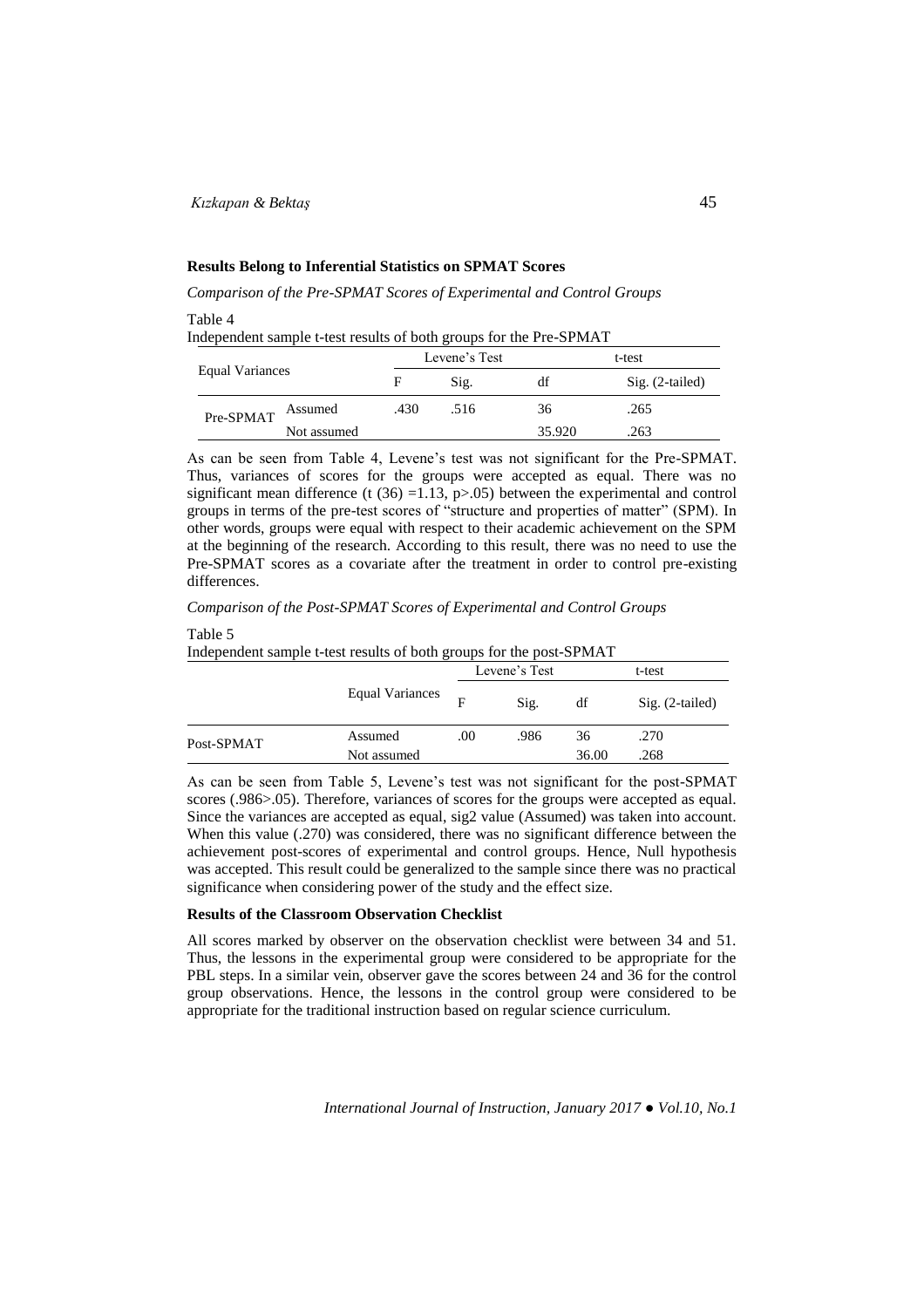### **DISCUSSION and CONCLUSIONS**

The present study states that there is no significant effect between the post-test mean scores of seventh grade students exposed to PBL and those exposed to traditional instruction on the population means of the structure and properties of matter achievement post-test scores. Although, the mean score of experimental group is higher than the mean score of the control group (see Table 3), it is seen that this difference between the mean scores is not significant (see Table 5). This result shows similarities with certain studies in the literature (e.g. Bağcı, 2005). On the other hand; Doppelt (2003), Filippatou and Kaldi, (2010), and Green (1998), showed PBL increases students' academic achievement on behalf of the experimental group. The conflict between these studies and the present study may be caused by following reasons;

Students, who are used to traditional instruction based on national curriculum, may have adaptation problems towards PBL in the present study. It is known that students who are familiar to the teacher centred instruction may have difficulty in the project works. Moreover, PBL may not be an effective learning strategy for students who have some challenges in learning and have inadequate skills in writing and reading (Thomas, 2000; Westwood, 2006). Also, the central teaching strategy of PBL is the project. Therefore, students have to learn concepts of the matter via the project (Thomas, 2000). However, students did not be successful in learning of this topic via the project. Moreover, Thomas (2000) states that PBL projects are the curriculum. Hence, the projects works cannot serve to provide illustrations, examples, and practical applications for the concepts taught since students would have made the traditional instruction.

In the present study, some students could not show their real academic performance due to the disagreement of group members. Similarly, Achilles and Hoover (1996) stated that students failed to work together well in their study. Researchers attribute this failure to students' lack of social skills. Hawthorne effect which is one of the threats to internal validity states that students in the control groups may perform more poorly than students in the experimental groups because of the demoralization (Fraenkel & Wallen, 1996). However, in the present study, since students in the experimental group did not know about the application of different instruction, they may not perform better because of the novelty of the treatment and they have demoralized because of the disagreement among group members. Students in the control groups did not have any demoralization.

A third reason may be the fear of students in the experimental group toward PBL. These students were observed to be scared. As Başaran (2005) states, the fear of failure in a duty may affect learning and academic achievement negatively.

Fourth reason is that the topic of the structure and properties of matter may not draw students' attention. Forcing students to study for this topic might decrease their academic achievement. Moreover, the project was the exercise for students, not the PBL project. They did not construct and transform their knowledge about this topic using their problem-solving skills (Bereiter, & Scardamalia, 1999). According to Alozie, Moje, & Krajcik (2010), in these types of studies, students should be directed towards their interest and abilities. This is the limitation of the present study.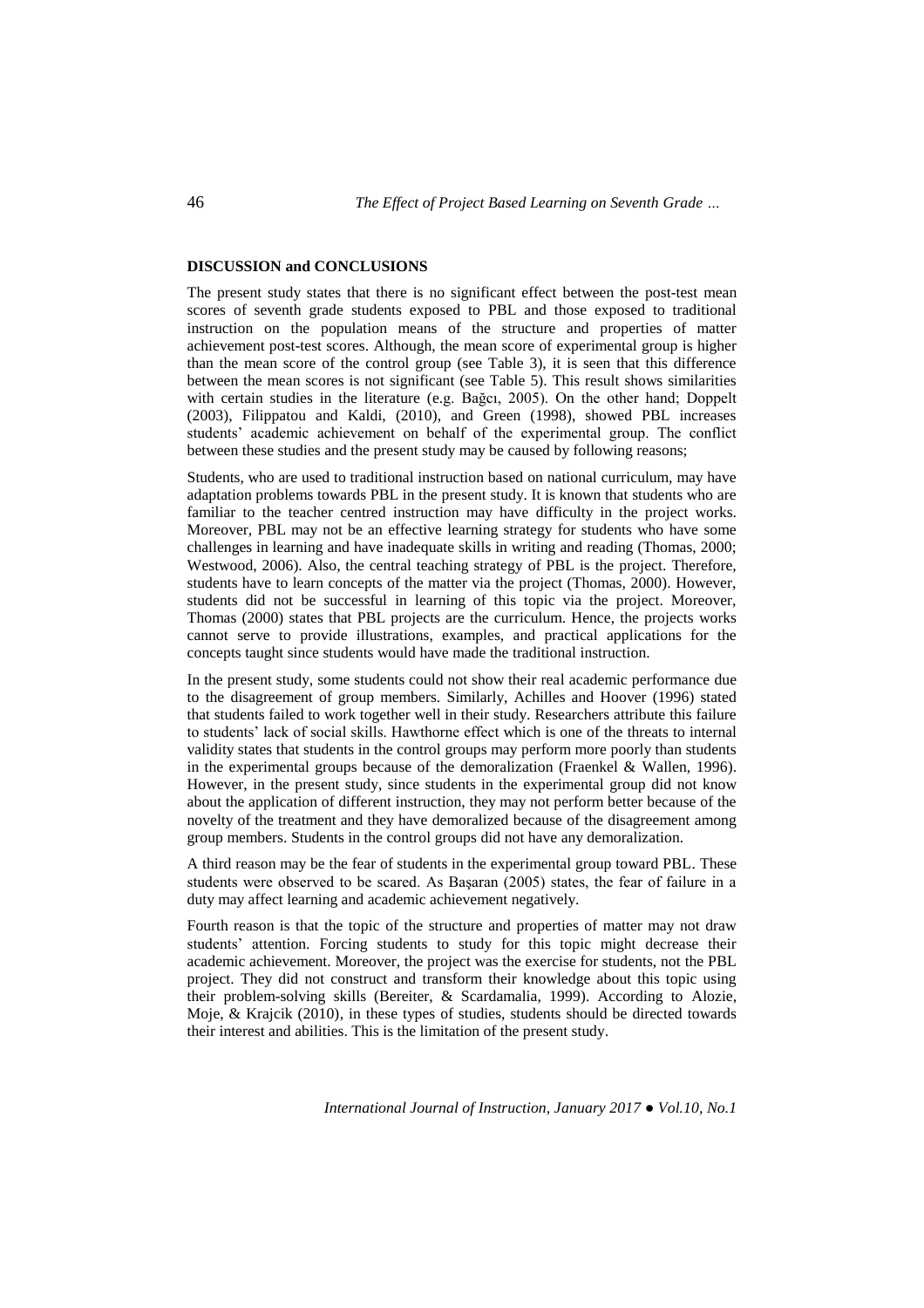Fifth reason is that students could not fulfil all objectives of the course during the project works or their presentation. Krajcik, Blumenfeld, Marx, Bass, Fredricks, and Soloway (1998) states that teachers can help students in examining the scientific worth of their objectives, the benefits of their objectives. Even though, researchers prepared the activities covering all objectives and introduced before the project works, they missed some objectives while they were preparing their own projects. On the other hand, all objectives were covered by the teacher in the control group.

Sixth reason is that students were in a rural environment where there was no enough necessary research sources and equipment. PBL requires students to make a deep research and yield a product (Helm & Katz, 2011). In other words, technology has a powerful affect in promoting student learning while doing project and presenting it (Blumenfeld et al. 1991). The use of PBL in class is possible after providing the information that is needed for the project (Baş, 2011). Therefore, being lack of necessary technical support affected students' performance negatively. Similarly, in their study, Edelson, Gordon, and Pea (1999) reported that students were sometimes not able to access the technology necessary to conduct the investigation. In order to overcome this treat, researchers tried to supply resources, internet access, and material, but it was not enough for all students.

Seventh reason is the communication problem. Since the present study was conducted in a rural school, members of a group who live in different locations had difficulties in communication. Therefore, these students could not come together and work for a project together. To overcome this problem, students shared their topics, searched, and combined their learning. Therefore, they could not comprehend their topics because each member focused on his/her own topic.

Eighth reason can be the time issue. The whole study lasted in four weeks and students were asked to prepare a project related to the objectives of each week. However, students did not adhere to their time schedule and had difficulty in reaching to the resources. Thomas (2000) states that if students do not make a plan effectively in their studies, they might spend a lot of time for learning and they might increase their load. Therefore, Marx, Blumenfeld, Krajcik, & Soloway (1997) emphasized that teachers have a key role to enable students to use time effectively since projects often take longer than anticipated.

Ninth reason is that the students in the experimental group regarded their projects as assignments or performance tasks given in other courses. If students do not give an importance to the project works, they should be unsuccessful in their lessons (Çiftçi, 2010). In the present study, students were asked to prepare the project and they were informed about how to prepare these projects. However, some students tended to prepare their projects as they do their assignments or homework. Therefore, this decreased their academic achievement.

Lastly, the difference between the mean scores is not significant since "John Henry effect" may cause the achievement of the control group students. During the study, control group students learned that they are compared with other group and they over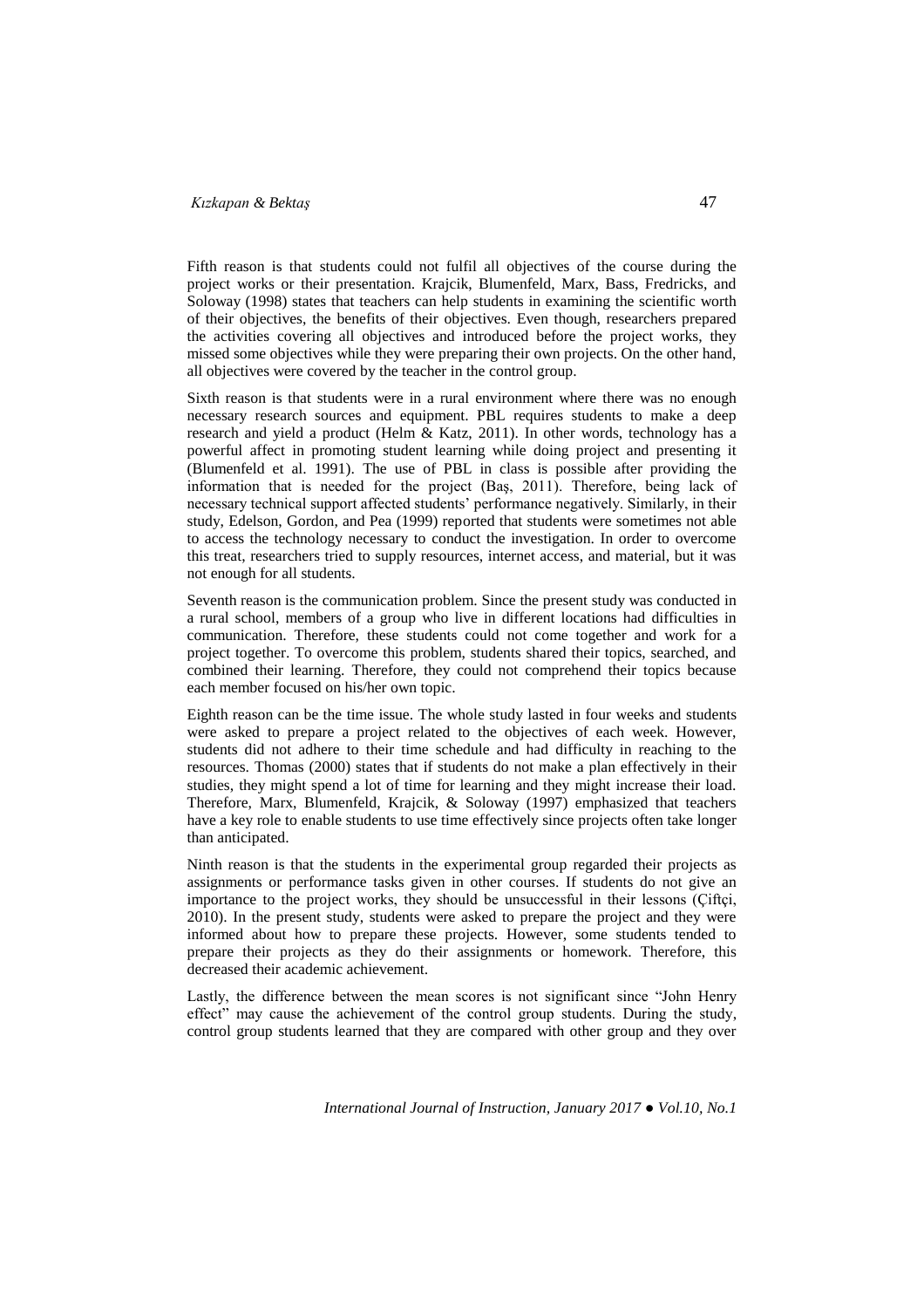performed to reach the experimental group students. Although teacher did not any effect on this issue, interaction between the groups could not be prevented since students were living in a small village and they knew each other.

As a conclusion, this study contributes to the implementation of PBL when considered the above reasons. The implementation of the teaching methods has a crucial role in science education. Hence, this study contributes to the science teachers to instruct the effective constructivist teaching strategies and promote meaningful learning on students.

### **SUGGESTIONS**

It was seen that it is not easy to implement PBL. Therefore, pre-activities should be performed for the adaptation of students and teachers before treatment. This is the limitation of the present study. Treatment process in the present study was executed by one of the researchers, but teachers, not researcher, should conduct the study to eliminate the bias and overcome the implementation threat. The adaptation of students is important issue since the students perceived the project work as a workload and their achievement toward course were affected negatively. To overcome this issue, students should be given simple project works throughout the semester. Moreover, in order to increase students' motivation, prepared project works should be presented in a science exhibition. Time issue is one of the most important concerns in PBL activities. In this study, treatment lasted for four weeks. Therefore, PBL activities were not implemented sufficiently in terms of time limitation. In order to be able to use the time most efficiently, there should be well-prepared time schedule for students and also teachers should give feedback on time to the groups for their project works.

The present study was conducted using quantitative research method. Hence, an action research which is one of the qualitative research methods should be conducted to promote understanding of students in science concepts using PBL. Non-random assignment of the participant to the groups may cause differences in variances and this situation may affect the results. Random assignment of the participants into the groups did not execute in the present study. Thus, an experimental study should be conducted using random assignment to control subject characteristics and to enhance internal validity. This study is limited with the unit of structure and properties of matter on seventh grade. Different studies on different topics in different grade level should be conducted. The effect of PBL combined with different teaching methods on academic achievement should also be studied.

In order to increase the potential of PBL, projects should be designed that promote student motivation and metacognitive thinking skill. Teachers should also be supported in creating PBL. Moreover, in-service training should be given to the teachers based on PBL. In the education faculties, PBL should be emphasized effectively.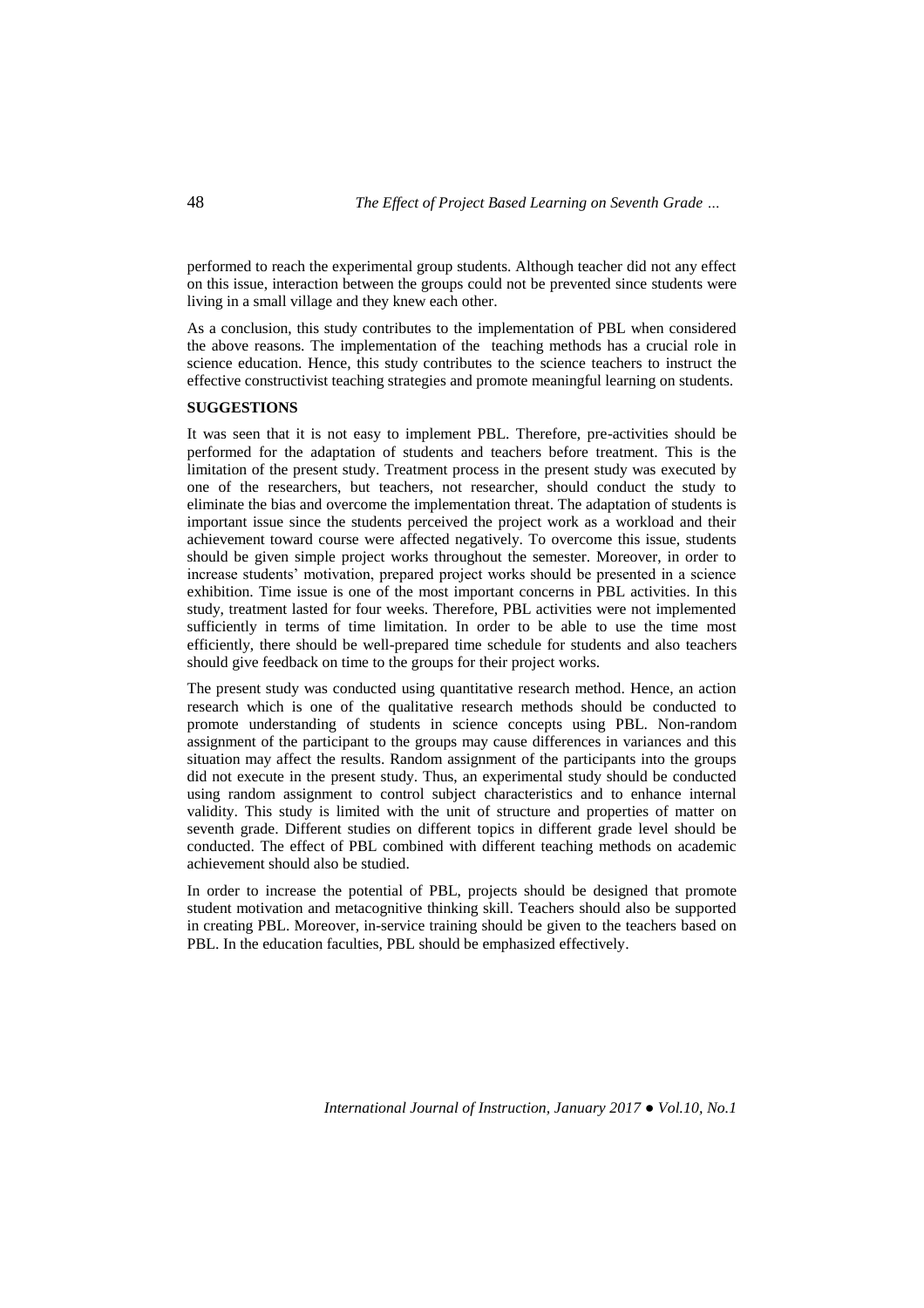#### **REFERENCES**

Achilles, C. M., & Hoover, S. P. (1996). *Exploring problem-based learning (PBL) in grades 6-12.* Paper presented at the Annual Meeting of the Mid-South Educational Research Association, Tuscaloosa, AL. (ED 406 406).

Alozie, N. M., Moje, E. B., & Krajcik, J. S. (2010). An analysis of the supports and constraints for scientific discussion in high school project‐based science. *Science Education*, *94*(3), 395-427.

Aslan, S. (2010). The effect of argument based teaching approach on conceptual perception of students. *Kastamonu Education Journal, 18*(2), 467- 500

Ayan, M. (2012). Proje tabanlı öğrenme yaklaşımının ilköğretim öğrencilerinin fen bilgisi dersi akademik başarı düzeyine etkisi. *Journal of Turkish Educational Sciences*, *10*(1), 167-183

Araz, G. & Sungur, S. (2007). Effectiveness of problem-based learning on academic performance in genetics. *Biochemistry and Molecular Biology Education, 35*(6), 448- 451.

Bağcı, U. (2005). *İlköğretim fen bilgisi öğretiminde uygulanan proje tabanlı öğrenme yönteminin öğrencilerin başarı düzeylerine etkisi.* Unpublished master thesis, Selçuk University, Graduate School of Educational Sciences. Konya, Turkey.

Barak, M., & Dori, Y. J. (2005). Enhancing undergraduate students' chemistry understanding through project‐based learning in an IT environment. *Science Education*, *89*(1), 117-139.

Baran, M. & Maskan, A*.* (2010). The effect of project-based learning on pre-service physics teachers'electrostatic achievements. *Cypriot Journal of Educational Sciences,* 5, 243-257.

Baş, G. (2011). Investigating the effects of project-based learning on students' academic achievement and attitudes towards English lesson. *TOJNED: The Online Journal of New Horizons in Education, 1*(4), 1-15.

Başaran, İ. E. (2005). *Eğitim psikolojisi (gelişim, öğrenme ve ortam)*. Ankara: Nobel Yayın Dağıtım, Turkey.

Bektaş, O., & Taber, K.S. (2009). Can science pedagogy in English schools inform educational reform in Turkey? *Journal of Turkish Science Education, 6*(3), 66-80

Bell, S. (2010). Project-based learning for the 21st century: Skills for the future. *The Clearing House*, *83*(2), 39-43

Bereiter, C. & Scardamalia, M. (1999). *Process and product in PBL research*. Toronto: Ontario Institutes for Studies in Education/University of Toronto.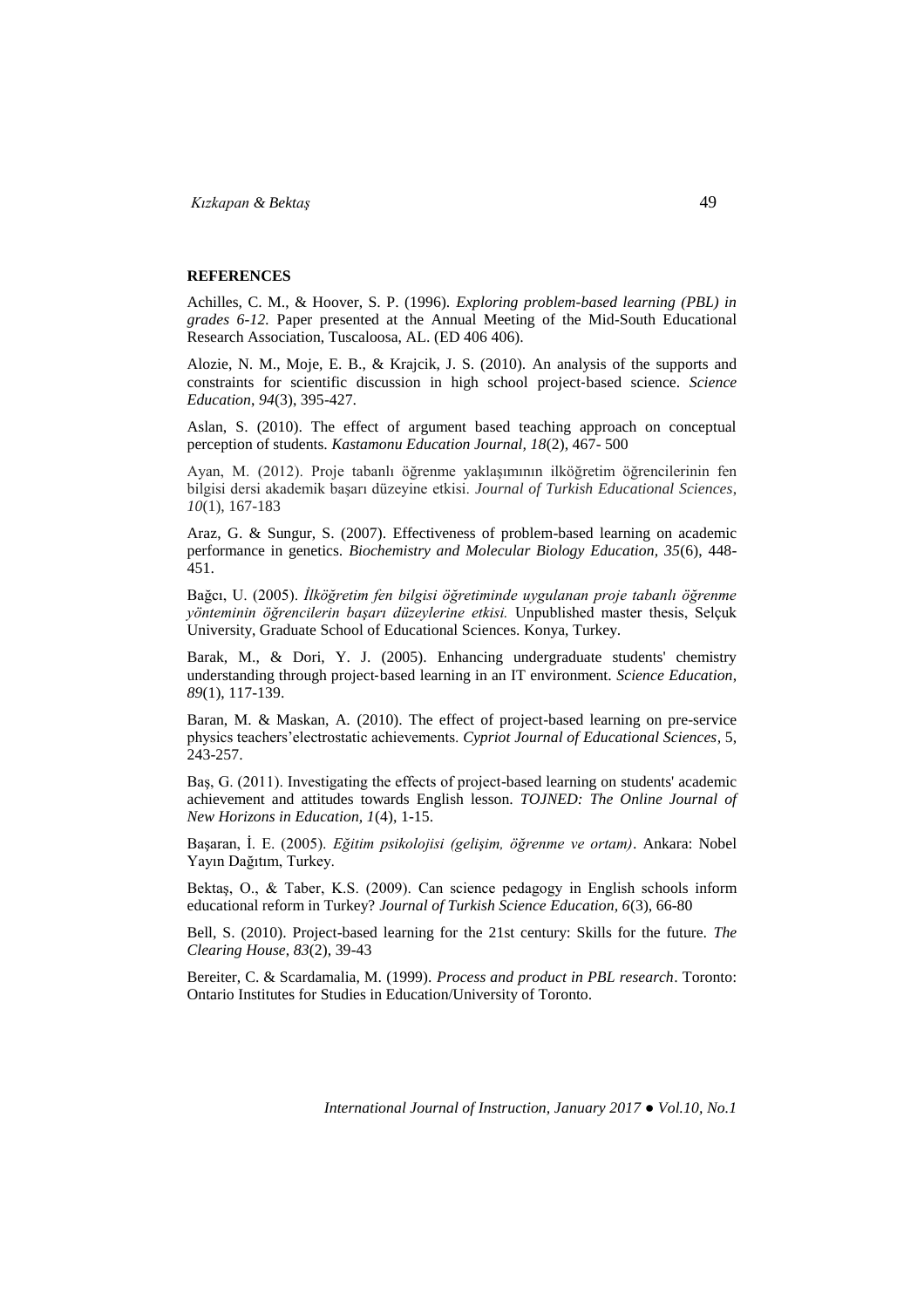Blumenfeld, P. C., Soloway, E., Marx, R. W., Krajcik, J. S., Guzdial, M., & Palincsar, A. (1991). Motivating project-based learning: Sustaining the doing, supporting the learning. *Educational psychologist, 26*(3-4), 369-398

Cavallo, A.M.L., McNeely, J.C., & Marek, E.A. (2003). Eliciting students' understandings of chemical reactions using two forms of essay questions during a learning cycle. *International Journal of Science Education, 25*(5), 583-603

Crocker, L. & Algina, J. (1986). *Introduction to classical and modern test theory*. Florida: Rinehart and Winston

Çiftçi, S. (2010). The opinions of the teachers in upper primary classes concerning the student performance tasks. *Elementary Education Online*, *9*(3). 934-95

Doppelt, Y. (2003). Implementation and assessment of project-based learning in a flexible environment. *International Journal of Technology and Design Education*, 13, 255-272

Edelson, D. C., Gordon, D. N, & Pea, R. D. (1999). Addressing the challenge of inquiry based learning. *Journal of the Learning Sciences, 8*, 392-450.

Field, A. (2013). *Discovering statistics using SPSS.* 4th ed. London: Sage

Filippatou, D. & Kaldi, S. (2010). The effectiveness of project-based learning on pupils with learning difficulties regarding academic performance, group work and motivation. *International Journal of Special Education*, *25*(1), 17-26

Fraenkel, J. K, & Wallen, N. E. (1996). *How to design and evaluate research in education (third edition).* New York: McGraw-Hill, Inc

Frank, M. & Barzilai, A. (2004). Integrating alternative assessment in a project-based learning course for pre-service science and technology teachers. *Assessment & Evaluation in Higher Education, 29*(1), 41-61

Green, A. (1998). Project based learning: moving students through the GED with meaningful learning, *General Educational Development Tests*, Texas

Harris, J. (2002). Activity design assessments: an uncharacteristic consensus. *Learning and Leading with Technology*, *27*(7), 42-50

Helm, J. H., & Katz, L. G. (2011). *Young investigators: The project approach in the early years*. Teachers College Press

Herron, S., Magomo, D., & Gossard, P. (2008). The wheel garden: Project-based learning for cross curriculum education. *International Journal of Social Sciences, 3*(1), 44-53

Kabapınar, F. M., & Adik, B. (2005). Secondary students' understanding of the relationship between physical change and chemical bonding. *Ankara University, Journal of Faculty of Educational Sciences*, *38*(1), 123-147.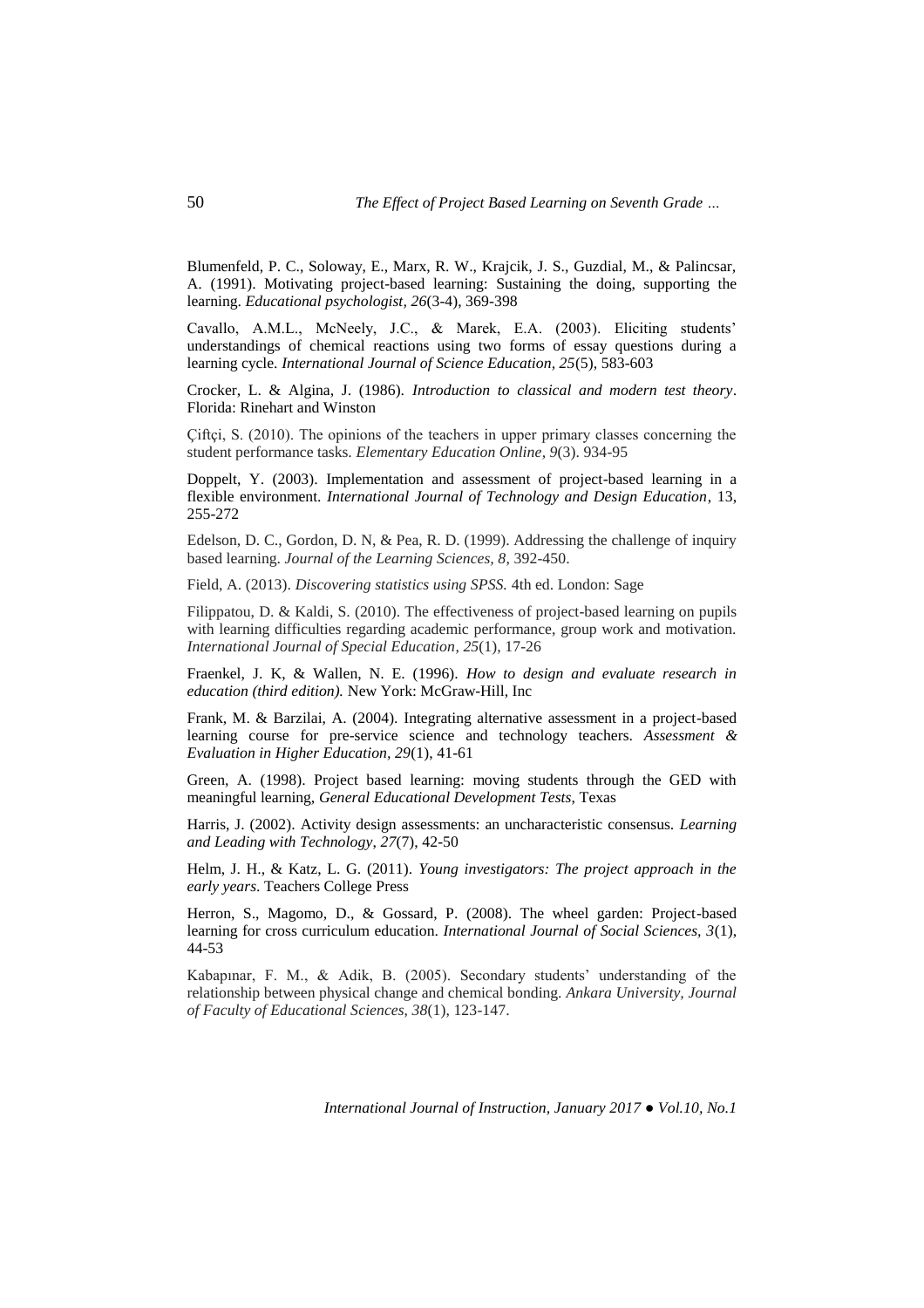Korkmaz H. & Kaptan, F. (2001). Project based learning in science education. *Hacettepe University Journal of Education,* 20, 193–200

Korkmaz, H. & Kaptan, F. (2002). The effects of project-based learning on elementary school students' academic achievement, academic self-concepts and study time in science education. *Hacettepe University Journal of Education,* 22, 91-97

Krajcik, J. S., Blumenfeld, P. C., Marx, R. W., Bass, K. M., Fredricks, J., & Soloway, E. (1998). Inquiry in project-based science classrooms: Initial attempts by middle school students. *The Journal of the Learning Sciences, 7,* 313-350.

Krajcik, J. S., Blumenfeld, P. C., Marx, R. W., & Soloway, E. (1994). A collaborative model for helping middle grade science teachers learn project-based instruction. *The Elementary School Journal*, 94, 483–497

Lee, C. L., & Tsai, F. Y. (2004). Internet project based learning environment. *Journal of Computer Assisted Learning,* 20, 31–39

Liang, L. L. & Gabel, D. L. (2005). Effectiveness of a constructivist approach to science instruction for prospective elementary teachers. *International Journal of Science Education, 27*(10), 1143-1162

Marx, R. W., Blumenfeld, P. C., Krajcik, J.S., & Soloway, E. (1997). Enacting projectbased science: Challenges for practice and policy. *Elementary School Journal, 97*, 341- 358.

Matthews, M. R. (1993). Constructivism and science education: Some epistemological problems, *Journal of Science Education and Technology, (2)*l, 359-370

McGrath, D. (2002). Getting started with project-based learning. *Learning and Leading with Technology*, *30*(3), 42-50.

Onwu, G.O.M., & Randall, E. (2006). Some aspects of students' understanding of a representational model of the particulate nature of matter in chemistry in three different countries. *Chemistry Education Research and Practice, 7*(4), 226-239.

Pallant, J. (2013). *SPSS survival manual.* 5th ed*.* Buckingham: Open University Press.

Preuss, D. A. (2002). Creating a project-based curriculum. *Tech Directions, 62*(3), 16– 19.

Solomon, G. (2003). Project-based learning: a primer, *Technology and Learning*, *23*(6), 20-30.

Tabachnick, B. G., & Fidell, L. S. (2013).*Using Multivariate Statistics (6th ed.)* Boston, USA: Pearson.

Taber, K. S. (2008). Exploring student learning from a constructivist perspective in diverse educational contexts. *Journal of Turkish Science Education, 5*(1), 2-21

Thomas, J. W. (2000). *A review of research on project based learning*, Retrieved from <http://www.k12reform.org/foundation/pbl/research> (last accessed 30/08/2015).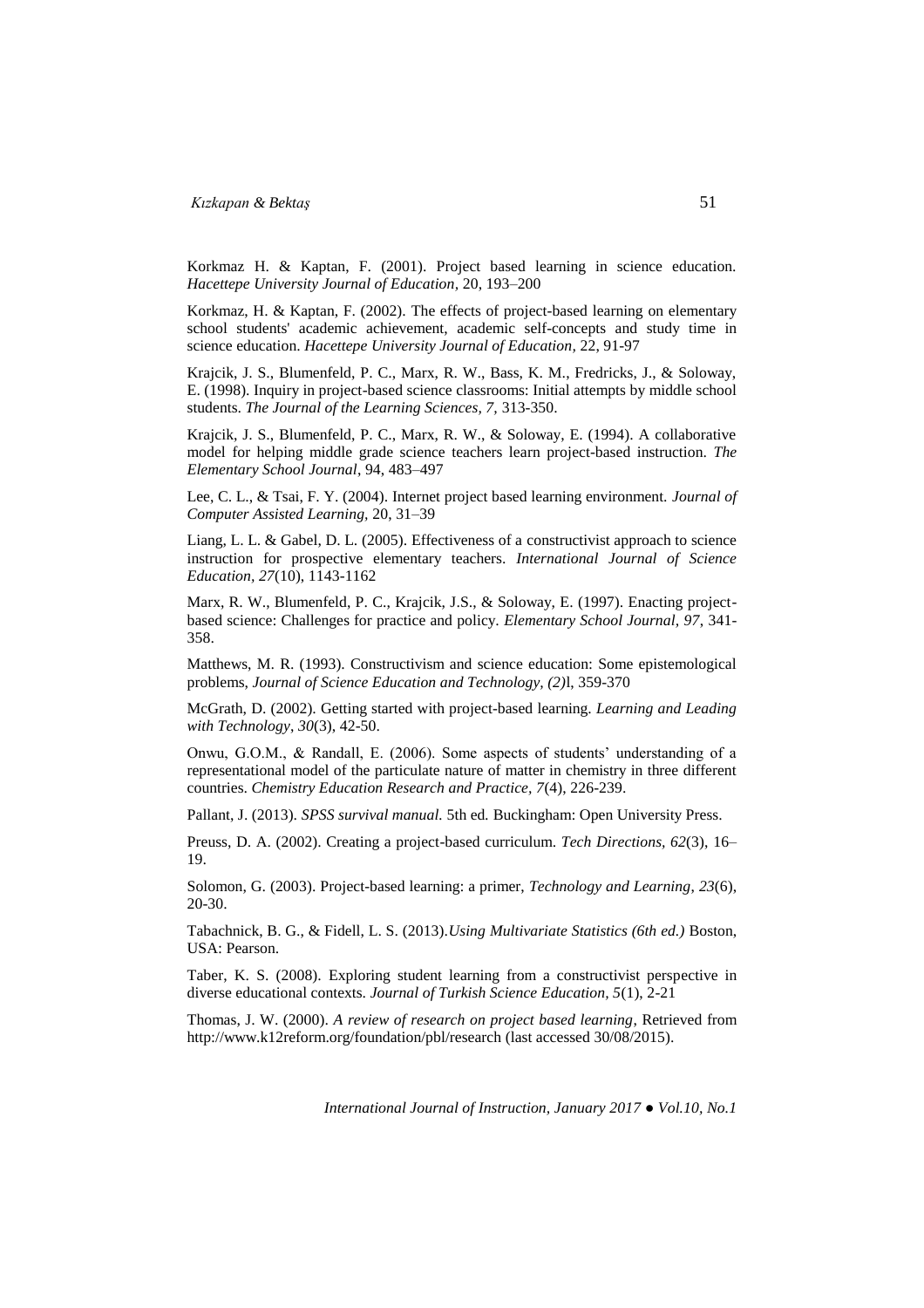Ürek, R. Ö., & Tarhan, L. (2005). An active learning application based on constructivism to remedy misconceptions on covalent bonding. *Hacettepe University Journal of Education,* 28, 168-177.

Westwood, P. (2006). *Teaching and learning difficulties: cross-curricular perspectives*, Camberwell, Vic: ACER. Press

Winn, S. (1997). Learning by doing: teaching research methods through student participation in a commissioned, *Studies in Higher Education*, *20*(2), 203-214.

Wolk, S. (2001). The benefits of exploratory time*. Educational Leadership*, *59*(2), 56- 59.

Yalçın, S. A., Turgut, Ü. & Büyükkasap, E. (2009). The effect of project based learning on science undergraduates' learning of electricity, attitude towards physics and scientific process skills. *International Online Journal of Educational Science, 1*(1), 81-105.

### **Turkish Abstract**

### **Proje Tabanli Öğrenmenin 7. Sınıf Öğrencilerinin Akademik Başarılarına Etkisi**

Bu çalışmanın amacı 7. sınıf öğrencilerinin proje tabanlı öğrenmenin maddenin yapısı ve özellikleri konusundaki akademik başarılarına bir etkisinin olup olmadığını incelemektir. Çalışmada 7. sınıf öğrencilerinin akademik başarılarını geleneksel yöntemlerin ve proje tabanlı öğrenme yönteminin etkilerini ölçmek için karakteristik nicel araştırma yöntemlerine göre ön testson test kontrol grubu, yarı deneysel desen kullanılmıştır. Çalışmada uygun örnekleme yöntemi tercih edilmiş ve 38 öğrenci kullanılmıştır. Veri toplama aracı olarak maddenin yapısı ve özellikleri başarı testi, ders planı ve gözlem kontrol listesi kullanılmıştır. Maddenin yapısı ve özellikleri başarı testinden elde edilen verileri analiz etmek için bağımsız gruplar t-testi kullanılmıştır. Elde edilen sonuçlara göre başarı testi uygulanan deney ve kontrol gruplarının performansları arasında anlamlı bir farklılık olmadığı saptanmıştır. Öğretmen ve öğrencinin derse adaptastonunu sağlamak için proje tabanlı öğrenmeye dayalı yöntem için ders öncesi hazırlık yapılması gerektiği alanyazında tartışılmış ve öneriler bölümünde belirtilmiştir.

Anahtar Kelimeler: fen bilgisi eğitimi, proje tabanlı öğrenme, akademik başarı, maddenin tanecikli yapısı, yarı deneysel desen

### **French Abstract**

### **L'Effet de Projet Apprentissage Basé sur l'Accomplissement Universitaire d'Étudiants de Cinquième**

Le but de cette étude est d'examiner s'il y a un effet significatif de projet l'approche d'apprentissage basée sur les étudiants de septième année l'accomplissement universitaire dans la structure et les propriétés de matière. Dans l'étude, selon les caractéristiques de méthodes de recherche quantitatives, pretest-posttest le groupe témoin la conception quasi-expérimentale a été utilisée pour tester l'effet d'apprentissage à base de projet et des méthodes traditionnelles sur l'accomplissement universitaire des étudiants de septième année. L'échantillonnage de commodité a été préféré et 38 étudiants ont participé à cette étude. La structure et les propriétés de test d'accomplissement de matière, des plans de leçon et la liste de contrôle d'observation ont été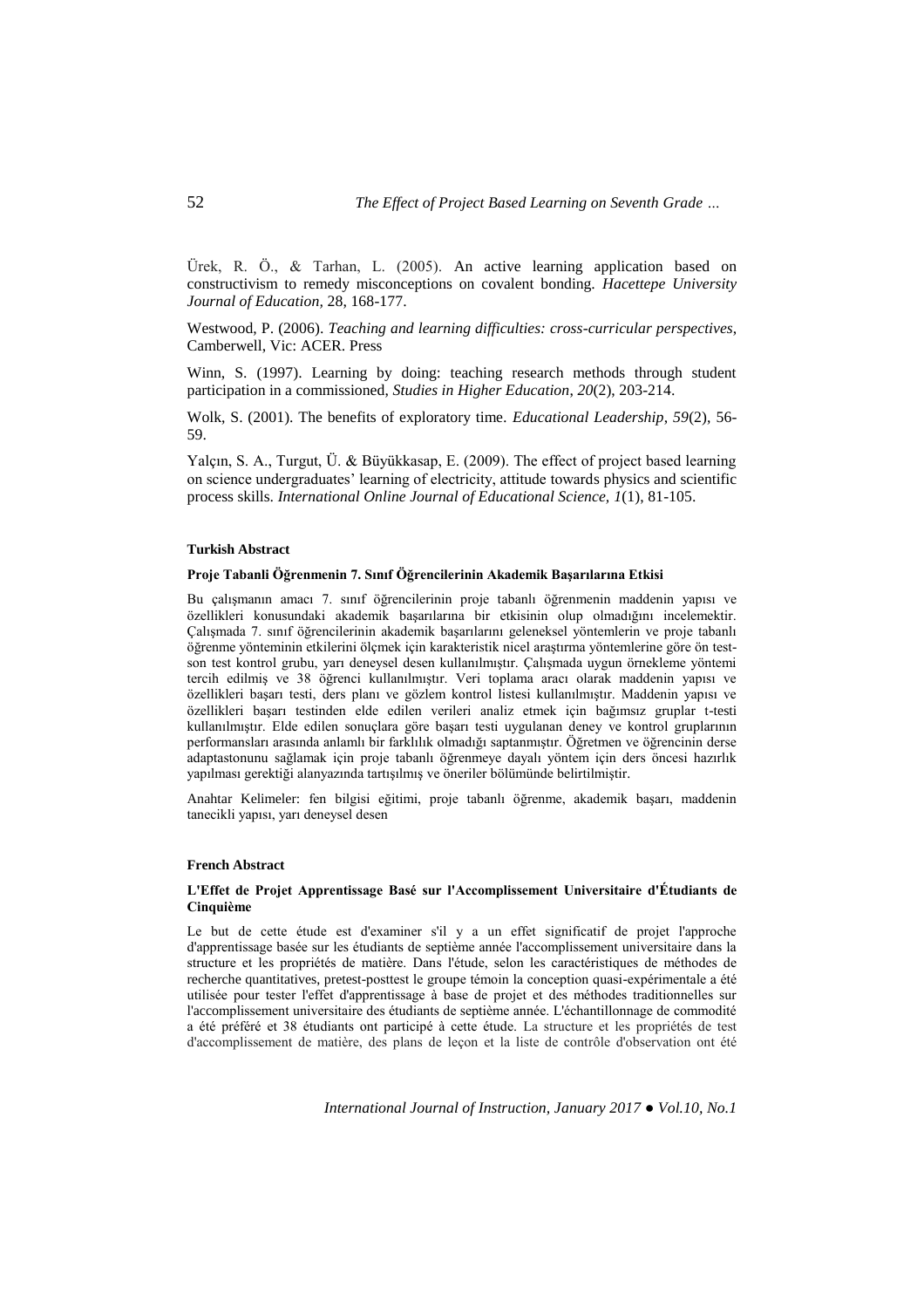utilisées comme l'instrument de collecte de données. Pour analyser les données obtenues de la structure et des propriétés de test d'accomplissement de matière, le t-test d'échantillons indépendant a été exécuté. Basé sur les résultats, il n'y a aucune différence significative entre le grand nombre des groupes témoins et expérimentaux qui est obtenu de leur "le test d'Accomplissement" la performance post-de-test. Les discussions basées sur la littérature ont été effectuées et les suggestions ont été exécutées comme des pré activités basées sur le projet l'apprentissage basé devrait être exécuté pour l'adaptation d'étudiants et des professeurs avant le traitement.

Mots Clés: enseignement des sciences, projet apprentissage basé, accomplissement universitaire, nature de particule de matière, design(conception) expérimental quasi

#### **Arabic Abstract**

**أثر التعلم المعتمد على المشروع على اإلنجاز اإلكادمي لدي التالميذ المستوى السابع** والغرض من هذه الدراسة هو التحقيق في ما إذا كان هناك تأثير هام في النهج التعلم القائم على المشاريع على اإلنجاز اإلكادمي للطالب المستوى السابع في بنية وخواص المادة. في هذه الدراسة، وفقا لخصائص أساليب البحث الكمي، تم استخدام .<br>تصميم شبه تجريبية لمجموعة التحكم الاختبار القبلي-البعدي لاختبار أثر التعلم القائم على المشاريع والطرق التقليدية على اإلنجاز اإلكادمي للطالب الصف السابع. كان يفضل أخذ العينات المالئمة وشارك 83 طالبا في هذه الدراسة. استخدمت هيكل وخصائص مواد االختبار التحصيلي ، خطط الدروس، وقائمة تدقيق المالحظة كأداة لجمع البيانات. من أجل تحليل البيانات التي تم الحصول عليها من هيكل وخصائص مواد االختبار التحصيلي ، تم تنفيذ عينات المستقلة test-t. وبناء على هذه النتائج، ال يوجد فرق كبير بين درجات المجموعات التجريبية والضابطة التي يتم الحصول عليها من "اختبارهم التحصيلي" أداء االختبار البعدي. وأجريت مناقشات على أساس األدب وأجريت اقتراحات يجب أن يتم تنفيذ كأنشطة القائم ما قبل على التعلم القائم على المشاريع لتكيف الطلبة والمعلمين قبل بدء العالج.

الكلمات الرئيسية: تعليم العلوم، والتعلم القائم على المشاريع، التحصيل الدراسي، والطبيعة الجسيمية للمادة، تصميم شبه تجريبي

#### **German Abstract**

#### **Die Wirkung des projektbasierten Lernens auf die akademische Leistung der Schüler der 7. Klasse**

Der Zweck dieser Studie ist es, zu untersuchen, ob es einen signifikanten Effekt der Projektbasierten Lernansatz auf siebten Klasse Studenten akademische Leistung in der Struktur und Eigenschaften der Materie. In der Studie wurde nach den Merkmalen der quantitativen Forschungsmethoden, Pretest - Posttest-Kontrollgruppe quasi-experimentelles Design verwendet, um die Wirkung von projektbasiertem Lernen und traditionellen Methoden auf siebte Klasse Studenten akademischen Leistung zu testen. Bequemlichkeit Stichproben wurde bevorzugt und 38 Studenten nahmen an dieser Studie. Als Datenerfassungsinstrument wurden die Struktur und die Eigenschaften von Materieleistungstest, Unterrichtsplänen und Beobachtungs-Checkliste verwendet. Um die aus der Struktur und den Eigenschaften des Materie-Ergebnistests erhaltenen Daten zu analysieren, wurde ein unabhängiger Proben-t-Test durchgeführt. Basierend auf den Ergebnissen gibt es keinen signifikanten Unterschied zwischen den Scores der experimentellen und Kontrollgruppen, die aus ihrer "Leistungstest" -Post-Test-Leistung erhalten werden. Diskussionen auf der Grundlage von Literatur wurden durchgeführt und Vorschläge wurden als Voraktivitäten auf der Grundlage von projektbasiertem Lernen durchgeführt werden für die Anpassung der Schüler und Lehrer vor der Behandlung durchgeführt werden.

Schlüsselwörter: wissenschaftserziehung, projektbezogenes lernen, akademische leistung, partikuläre natur der materie, quasi experimentelles design